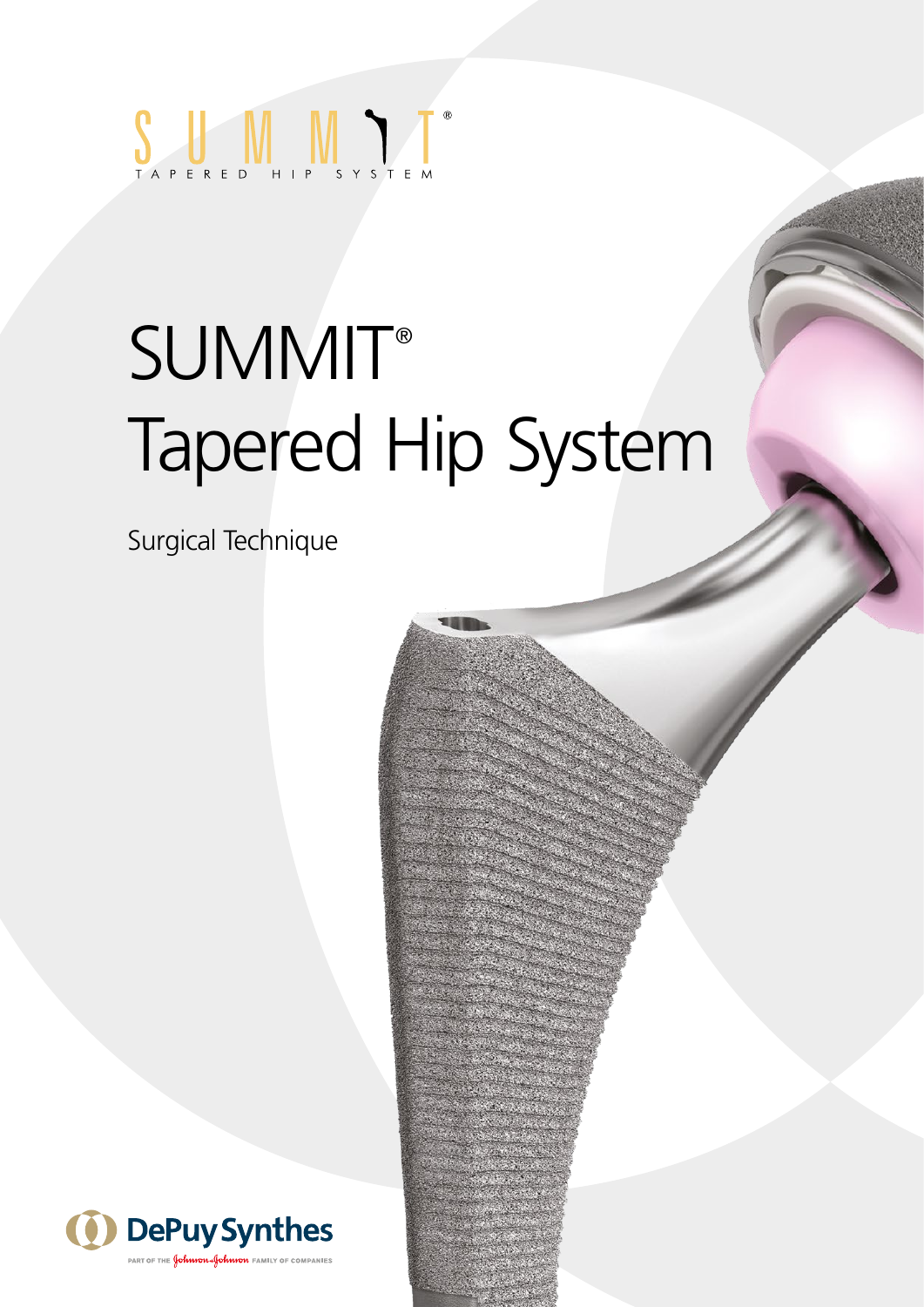# PRE-OPERATIVE PLANNING

Determination of Leg Length Discrepancy Perform clinical and radiograph analysis to determine leg length management (Figure 1).



Figure 1: Leg Length Management

#### Acetabular Cup Sizing and Positioning

Use A/P radiograph to determine acetabular component position.

Use the PINNACLE® Acetabular Cup System template overlays to determine the correct implant size (Figure 2).

Optimizing the position and bone contact are the main objectives in cementless acetabular fixation.

Mark the center of rotation of bearing surface on A/P radiograph.

The vertical distance between the planned center of rotation of the acetabular component and the center of rotation of femoral head constitutes the distance the leg length will be adjusted.



Figure 2: Cup Sizing and Positioning

Note: The targeted shell abduction (as measured on radiographs) should be 40–45 degrees taking into account each individual patient's local soft tissue and anatomic landmarks.

The targeted shell anteversion (as measured on radiographs) should be 15–20 degrees taking into account each individual patient's local soft tissue and anatomic landmarks.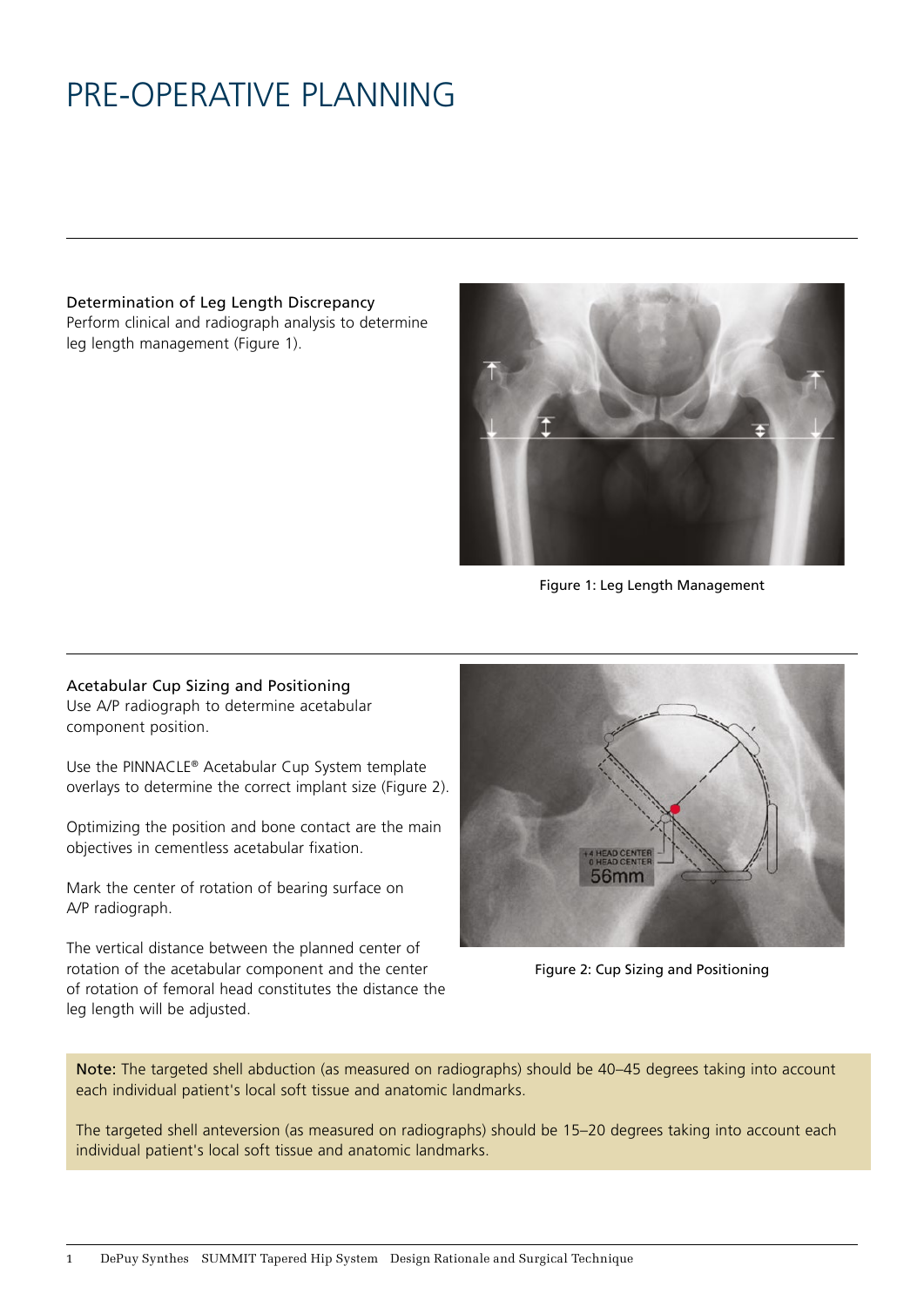### Femoral Stem Selection

Select the template that fits the proximal femur and equalizes the leg lengths.

The femoral template should be in-line with the long axis of femur.

Mark the neck resection line at the point where the selected stem provides the desired amount of leg length.

Verify the chosen stem size also fits into the lateral plane and check for three point fixation (Figure 3).



Figure 3: Three Point Fixation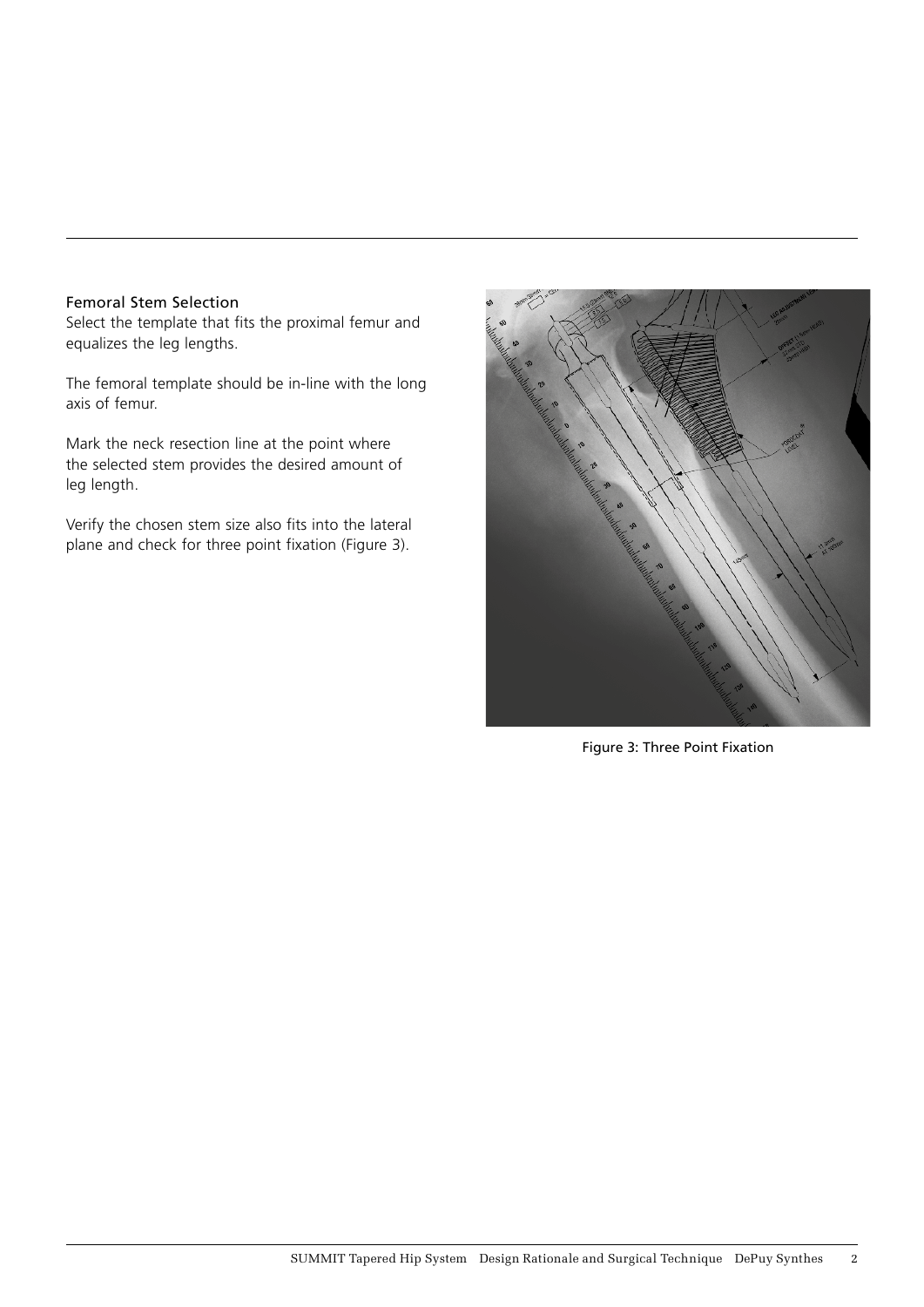# FEMORAL NECK OSTEOTOMY

Align the neck resection guide with the long axis of the femur (Figure 4).

The neck resection guide should be used to determine the level of the femoral neck resection in conjunction with pre-operative templating.

Mark the resection line using electrocautery or methylene blue.\*

Resect the femoral head.

\*Tip: Make a conservative neck resection initially and use the calcar planer to adjust.



Figure 4: Neck Osteotomy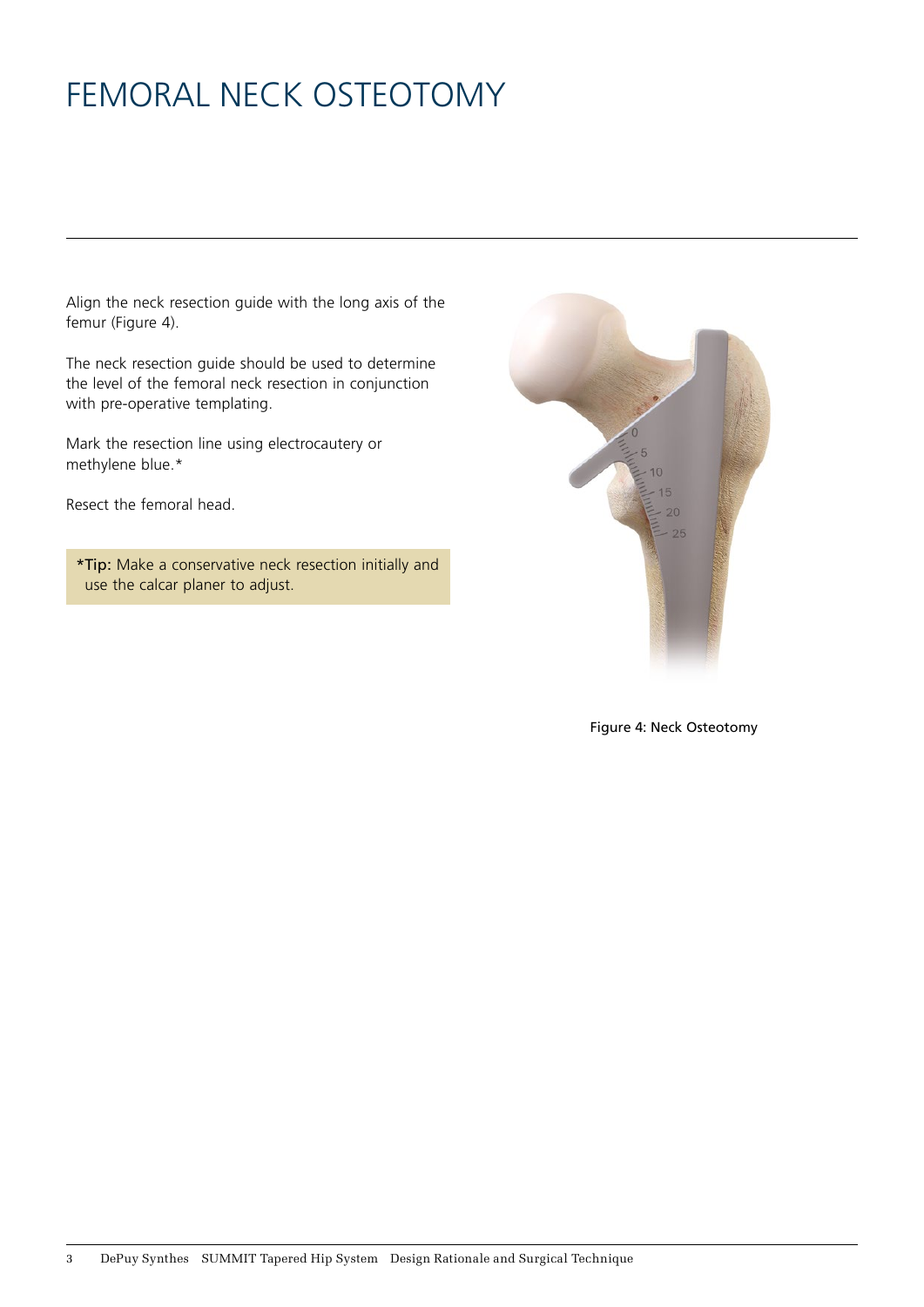# FEMORAL CANAL INITIATION

### Option 1

### Medullary Canal Access

Place the IM initiator at the posterior margin of the neck resection laterally near the piriformis fossa.

Advance the IM initiator until sufficient circumferential clearance for the box osteotome and canal probe is achieved (Figure 5).



Figure 5: Medullary Canal Access

### Option 2

#### Box Osteotome

Use the box osteotome to enter the femoral canal at the junction of the femoral neck and greater trochanter (Figure 6).

If needed the box osteotome may be used to clear bone laterally.



Figure 6: Box Osteotome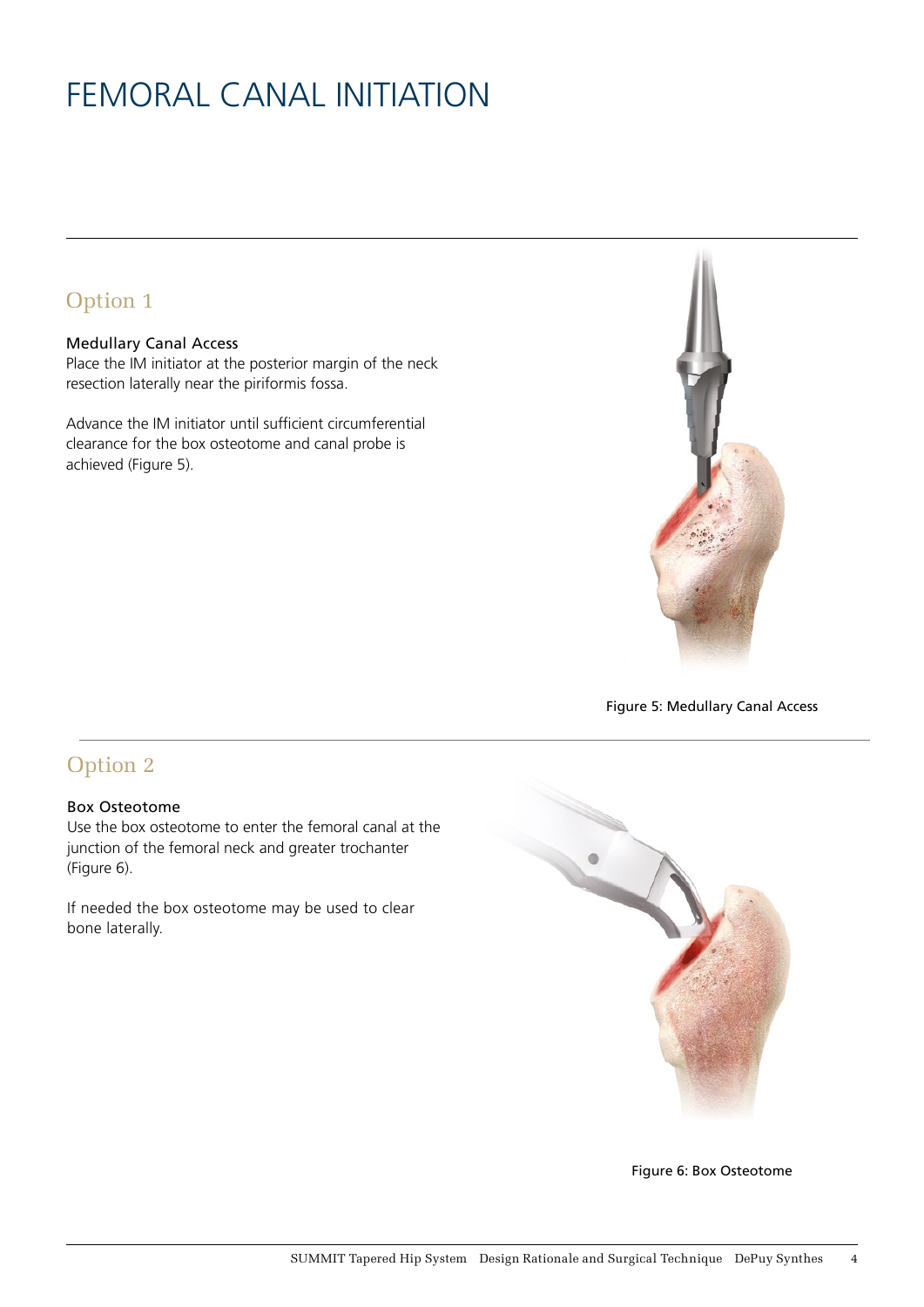### FEMORAL PREPARATION

### Canal Probing

Utilize the tapered canal probe to establish a direct pathway to the medullary canal. Advance the probe so that the superior margin of the cutting flutes meet the neck resection (Figure 7).

Note: The probe should pass easily if proper alignment has been achieved.

Tip: Circumferential clearance of the probe is important to avoid reaming in the varus orientation.



Figure 7: Canal Probing

### Alignment Verification and Lateralizing

The path established by the canal probe will dictate the route for trochanteric reaming, tapered reamers and broaches.

Note: It is important to gain neutral alignment of the canal.

Trochanteric reaming (lateralizing) may be used to lateralize the proximal entry point for the tapered reamers; broaches aid in neutral stem alignment (Figure 8).

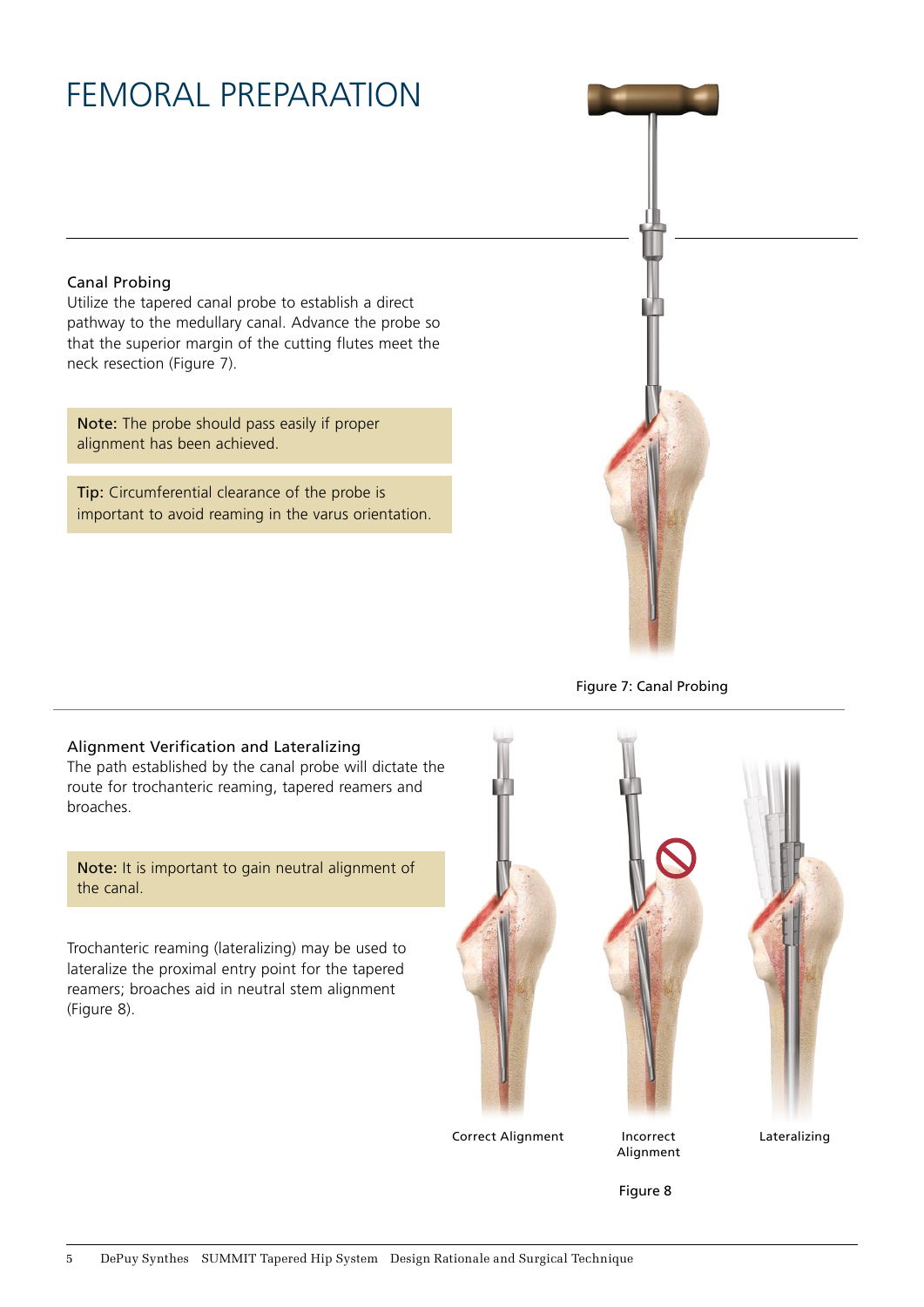### TAPERED REAMING

#### Tapered Reaming

Sequential Ream starting 2–3 sizes below the pre-operatively templated size.

Example: If the hip pre-operatively templated for a size 6 implant then tapered reaming would begin with the size 2–3 reamer and progress to the size 6–7 reamer.

Each reamer has dual depth calibration lines for each of the two stem sizes, distally located for calcar referencing and proximally for greater trochanter referencing (Figure 9).



Figure 9: Tapered Reaming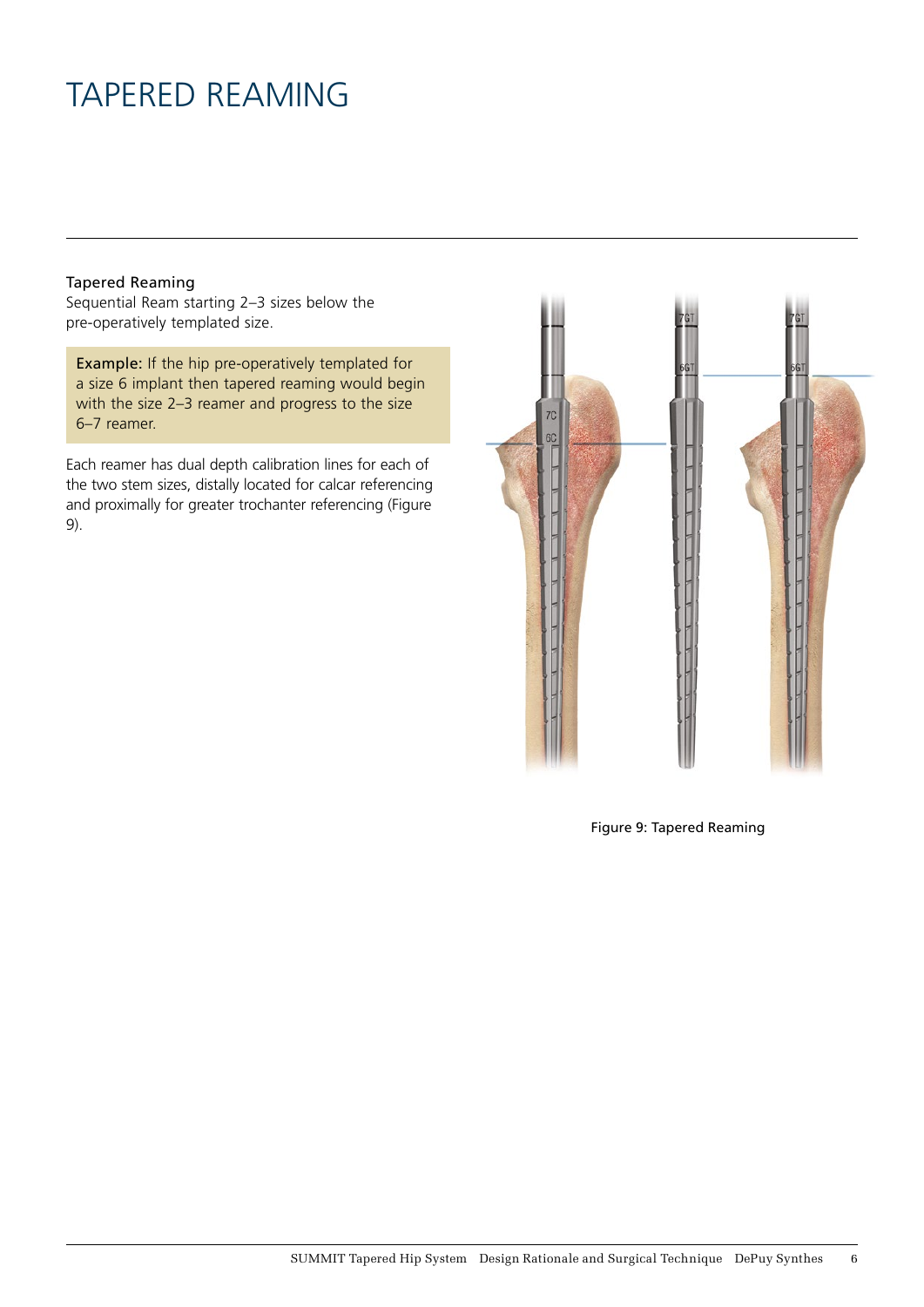### FEMORAL BROACHING

#### Broaching the Femur

With the broach oriented laterally towards the greater trochanter, broach sequentially starting 2–3 sizes below the pre-operatively templated size.

There is one broach for every implant size.

During sequential broaching, the broach may become difficult to remove, therefore the broach extractor is recommended.

The final broach should fit and fill the proximal femur with the top of the cutting teeth at the desired neck resection. This final broach should feel rotationally stable.

Example: If the femur was reamed to a size 6, it should then be broached to a size 6 and assessed for axial and rotational stability.

Tip: The SUMMIT Instrumentation is designed to prepare the femur line-to-line. The porous-coated region of the femoral component is oversized by 0.375mm per side relative to the instrumentation. If the broach size is countersunk more than 4mm below the neck resection, re-evaluate the resection level. If the neck resection level is determined to be correct, the next larger size broach is recommended.



Figure 10: Femoral Broaching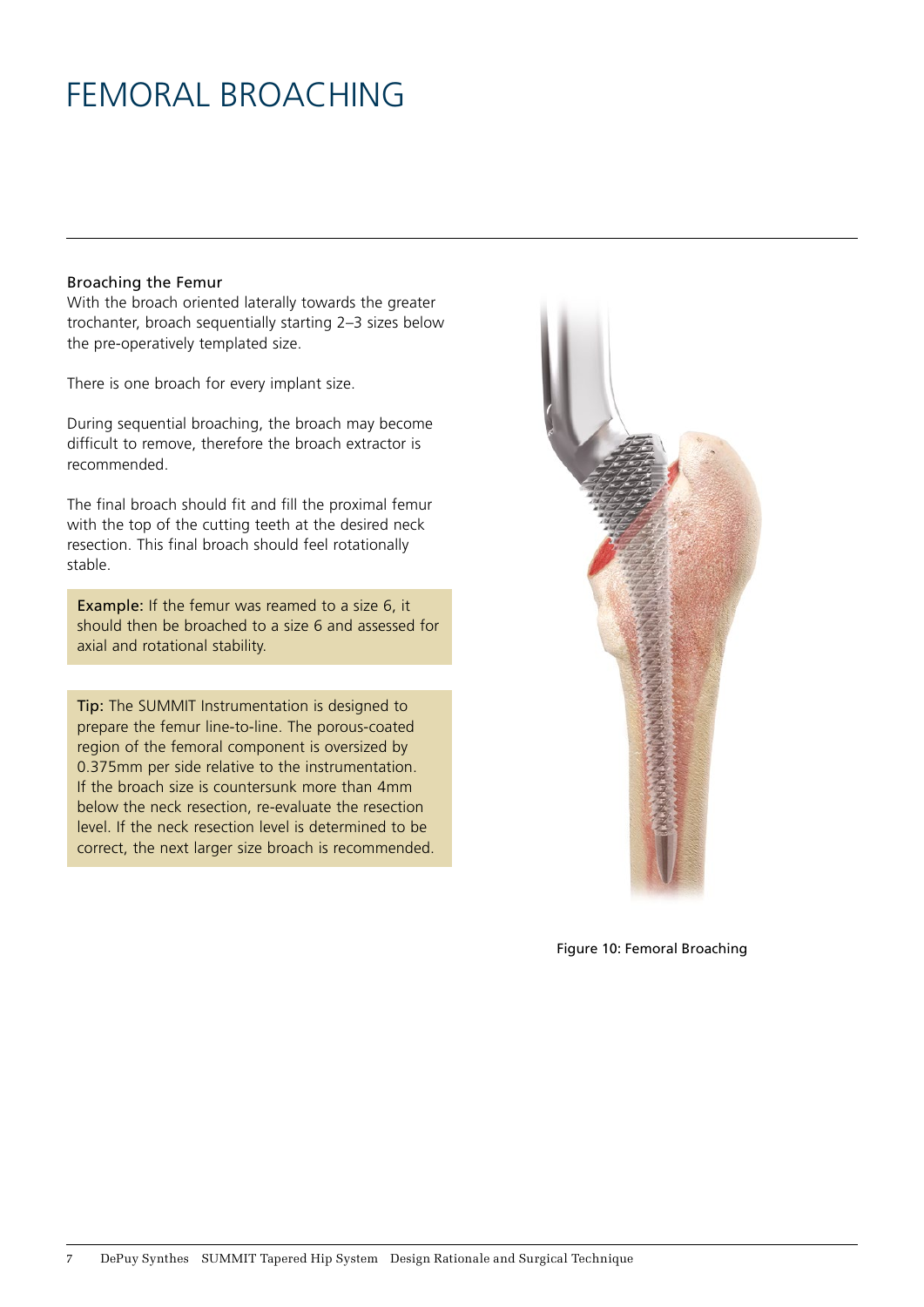# TRIAL REDUCTION

Calcar Planing/Milling

Calcar planing is optional.

Create a definitive landmark for stem insertion by milling a precise resection level.

Place the planer over the broach stud and mill the calcar to the broach face (Figure 11).

Note: Make sure the planer is rotating prior to engaging the calcar.



Figure 11: Calcar Planing / Milling

### Trial Reduction

Standard and high offset neck segments and trial modular heads are available to assess proper component position, joint stability and range of motion (Figure 12).

Trial heads are color coded to indicate different neck offsets. The brown +5 head is the neutral head and doesn't change the offset of the trial.





#### Broach Extraction

Use the broach handle or broach extractor to remove the final broach.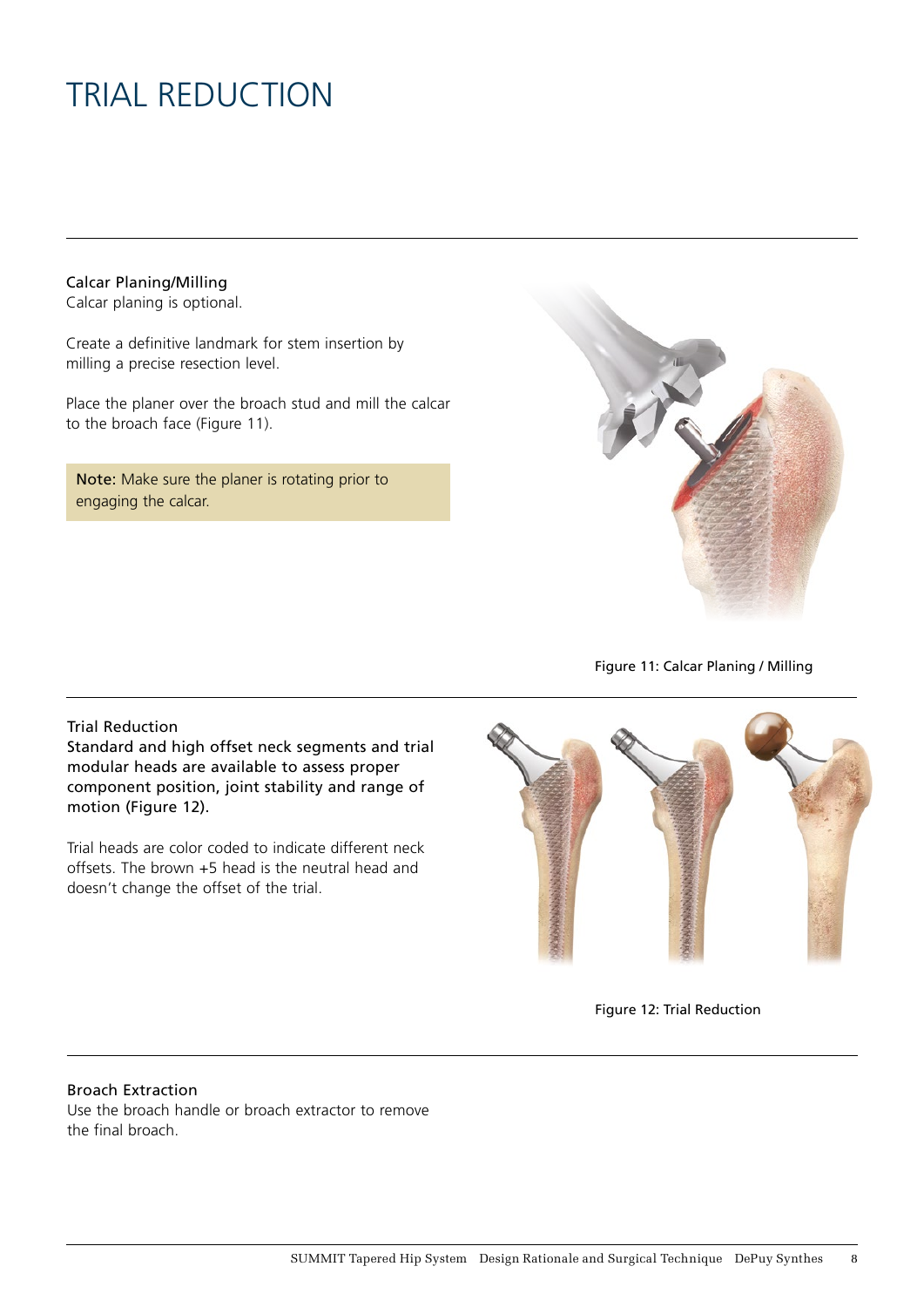### FINAL IMPLANTATION

### Final Implantation

Select the stem size that corresponds to the final broach. Introduce the implant into the femoral canal by hand and orient the implant with proper alignment and version. Using moderate mallet blows, advance the stem into position. In the area of POROCOAT™ Porous Coating, the implant is oversized by 0.375mm per side relative to the broach.

Excessive force should not be needed to seat the stem. The implant is fully seated when the top of the POROCOAT Coating reaches the level where the face of the broach previously sat and the implant is stable (Figure 14). It is possible for the implant to be seated and stable and still display 2–3 rows of POROCOAT Coating proximally (Figure 13).



Figure 13: Final Implantation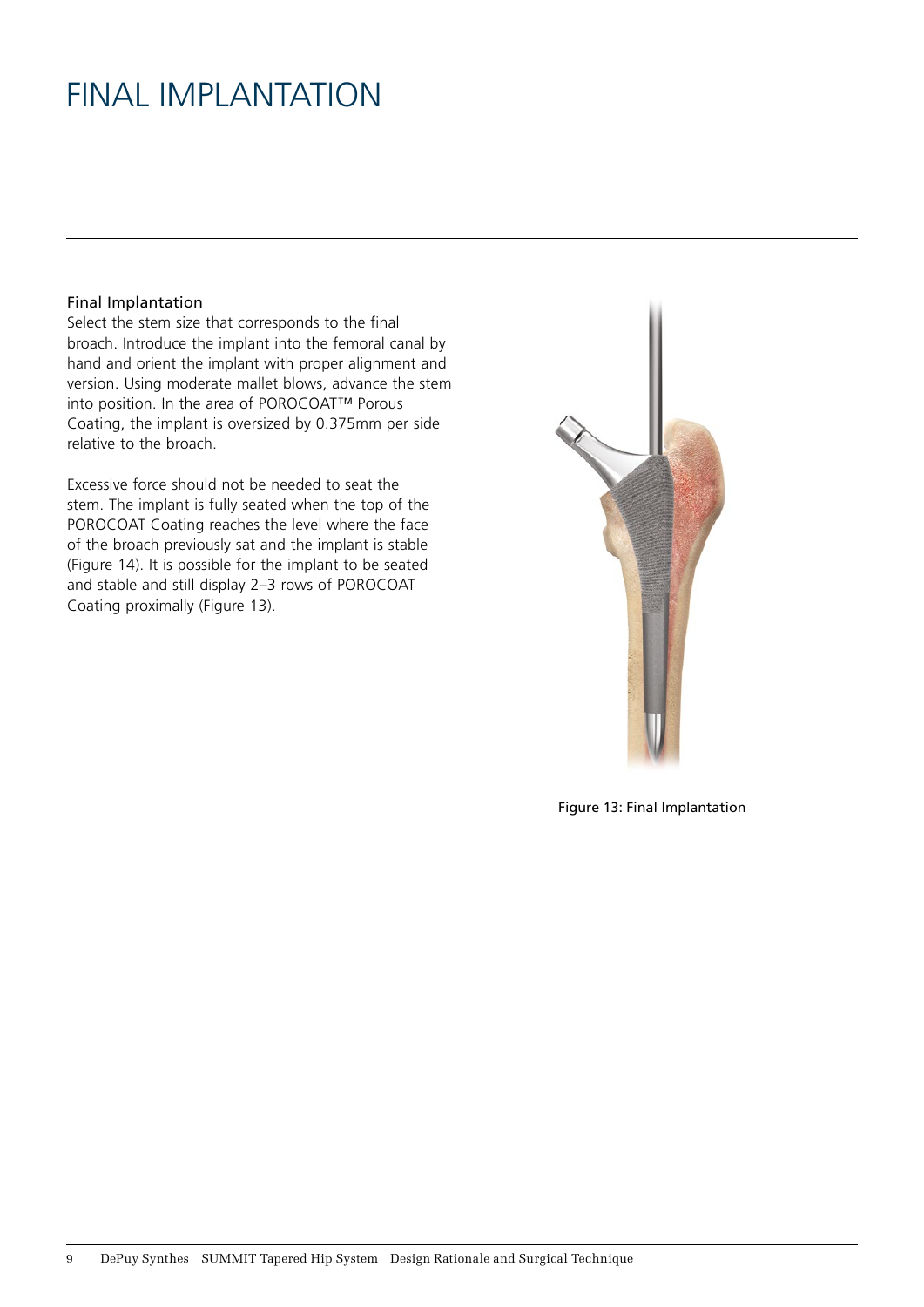### Femoral Head Impaction

Following the final trial reduction, clean and dry the taper to ensure it is free of debris. Place the appropriate femoral head onto the taper. Using the head impactor, engage the head with light taps. Clean the bearing surfaces and reduce the hip. (Figure 14).



Figure 14: Femoral Head Impaction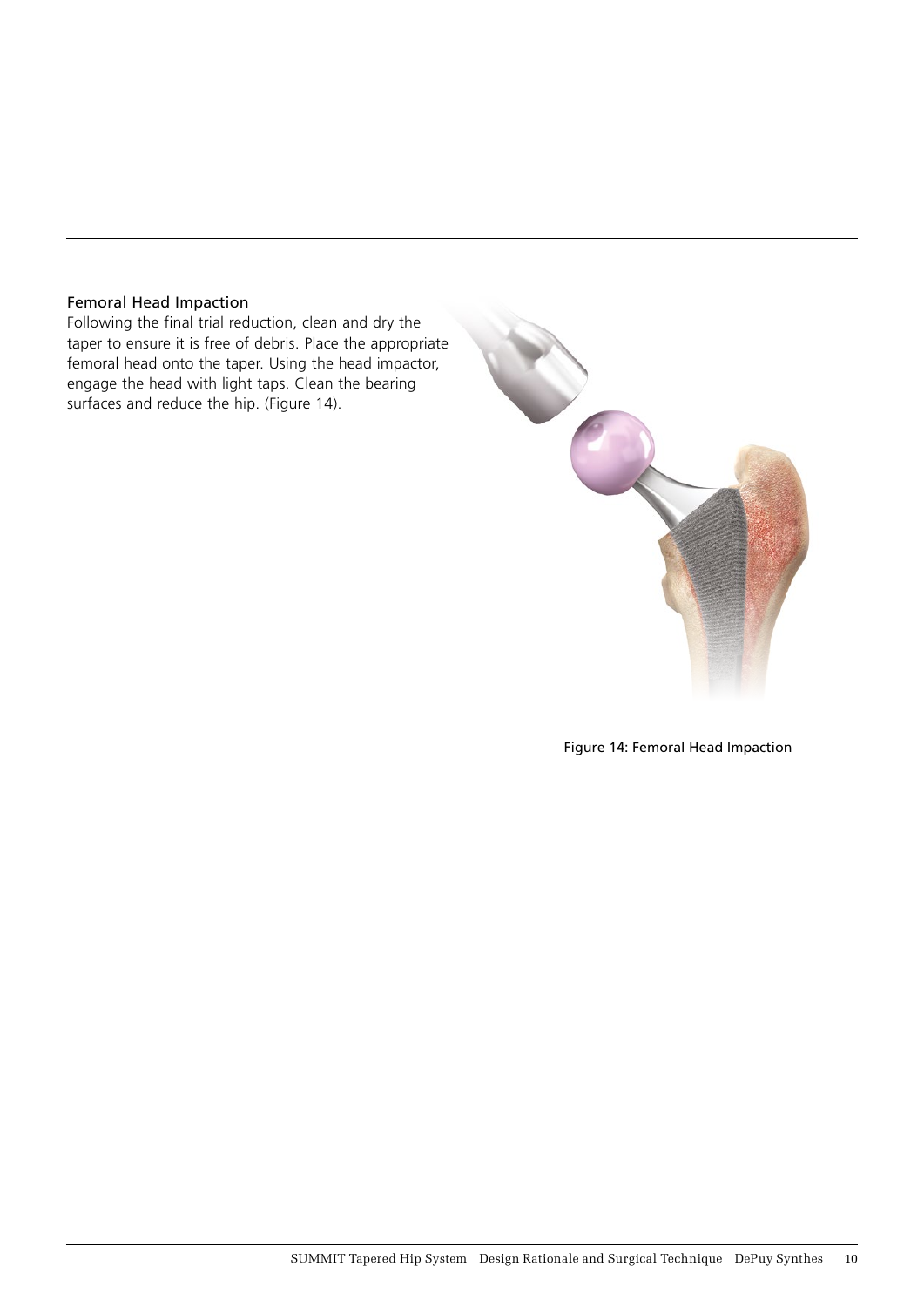### SURGICAL TIPS

### Tapered Reaming

Resistance and chatter from cortical engagement may be used as a signal to cease tapered reaming. The reamer depth reference lines for either referencing landmark are calibrated to the center of rotation of the corresponding femoral component with a 28mm + 5 ARTICUL/EZE™ Femoral Head.

It is important to ensure the reaming is performed sequentially through the reamer sizes. The reamer sizes are designed to ensure the reamed cavity does not breach the cortical bone.

### Femoral Broaching

Ensure sequential reaming is completed before broaching.

If the broach size is countersunk more than 4mm below the neck resection, re-evaluate the resection level. If the neck resection level is determined to be correct, ream up and use the next size broach.

### Trial Reduction

Three sources of instability:

- **1. Soft tissue laxity:** This can be resolved by increasing modular head length or by choosing the high offset option. In extreme cases, these solutions can be employed in conjunction with trochanteric advancement.
- **2. Component orientation:** Choosing a face-changing acetabular liner and positioning it in the proper orientation to achieve the desired stability can correct this condition. If the face-changing liner does not provide adequate stability, the acetabular shell may require repositioning.
- **3. Bony impingement:** Where instability is due to acetabular osteophytes or trochanteric prominence, relieve these areas. Substitution of a longer modular head or selecting the high offset neck trial may be required to relieve bony impingement.

### Inserter Selection

When using the retaining inserter, verify that it is assembled with the inserter shaft threaded into the inserter handle. Ensure the tines in the inserter are aligned with the recesses of the inserter platform on the top of the implant. Fully engage the threads of the inserter into the implant to ensure the inserter is securely attached to the implant.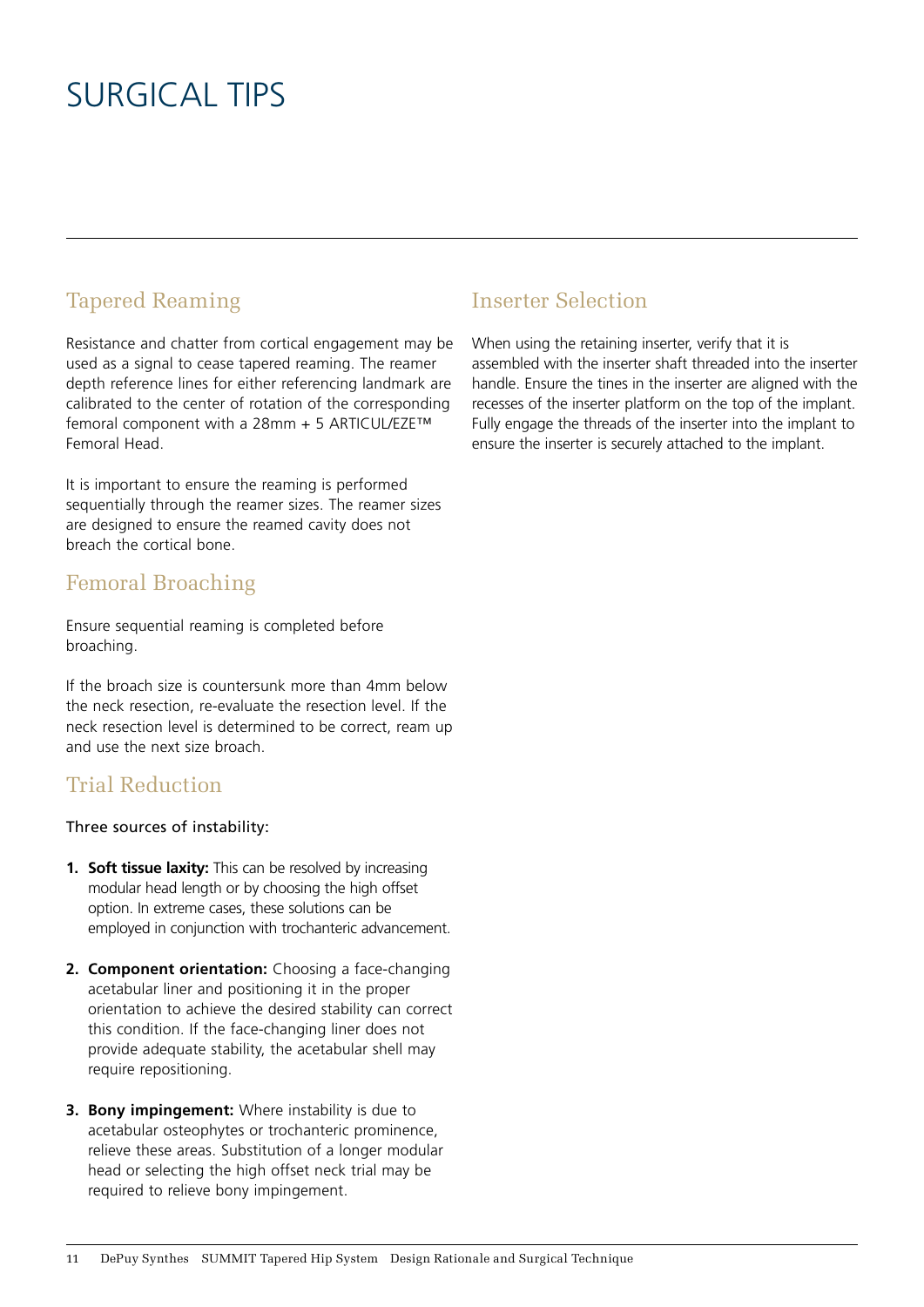# TECHNICAL SPECIFICATIONS

|               | Stem Length (A) |        |      |      |      | Neck Length (B) |      |      |      |      |      |      |
|---------------|-----------------|--------|------|------|------|-----------------|------|------|------|------|------|------|
|               |                 | $-2.0$ | 1.0  | 1.5  | 4.0  | 5.0             | 7.0  | 8.5  | 9.0  | 12.0 | 13.0 | 15.5 |
| 1 Std         | 125mm           | 23.7   | 26.7 | 27.2 | 29.7 | 30.7            | 32.7 | 34.2 | 34.7 | 37.7 | 38.7 | 41.2 |
| 1 High        | 125mm           | 27.6   | 30.6 | 31.1 | 33.6 | 34.6            | 36.6 | 38.1 | 38.6 | 41.6 | 42.6 | 45.1 |
| 2 Std         | <b>130mm</b>    | 25.2   | 28.2 | 28.7 | 31.2 | 32.2            | 34.2 | 35.7 | 36.2 | 39.2 | 40.2 | 42.7 |
| 2 High        | 130mm           | 29.1   | 32.1 | 32.6 | 35.1 | 36.1            | 38.1 | 39.6 | 40.1 | 43.1 | 44.1 | 46.6 |
| 3 Std         | 135mm           | 25.2   | 28.2 | 28.7 | 31.2 | 32.2            | 34.2 | 35.7 | 36.2 | 39.2 | 40.2 | 42.7 |
| 3 High        | 135mm           | 29.1   | 32.1 | 32.6 | 35.1 | 36.1            | 38.1 | 39.6 | 40.1 | 43.1 | 44.1 | 46.6 |
| 4 Std         | 140mm           | 27.1   | 30.1 | 30.6 | 33.1 | 34.1            | 36.1 | 37.6 | 38.1 | 41.1 | 42.1 | 44.6 |
| 4 High        | 140mm           | 32.3   | 35.3 | 35.8 | 38.3 | 39.3            | 41.3 | 42.8 | 43.3 | 46.3 | 47.3 | 49.8 |
| 5 Std         | 145mm           | 27.1   | 30.1 | 30.6 | 33.1 | 34.1            | 36.1 | 37.6 | 38.1 | 41.1 | 42.1 | 44.6 |
| 5 High        | 145mm           | 32.3   | 35.3 | 35.8 | 38.3 | 39.3            | 41.3 | 42.8 | 43.3 | 46.3 | 47.3 | 49.8 |
| 6 Std         | <b>150mm</b>    | 28.9   | 31.9 | 32.4 | 34.9 | 35.9            | 37.9 | 39.4 | 39.9 | 42.9 | 43.9 | 46.4 |
| 6 High        | 150mm           | 34.2   | 37.2 | 37.7 | 40.2 | 41.2            | 43.2 | 44.7 | 45.2 | 48.2 | 49.2 | 51.7 |
| 7 Std         | <b>155mm</b>    | 28.9   | 31.9 | 32.4 | 34.9 | 35.9            | 37.9 | 39.4 | 39.9 | 42.9 | 43.9 | 46.4 |
| 7 High        | <b>155mm</b>    | 34.2   | 37.2 | 37.7 | 40.2 | 41.2            | 43.2 | 44.7 | 45.2 | 48.2 | 49.2 | 51.7 |
| 8 Std         | <b>160mm</b>    | 30.8   | 33.8 | 34.3 | 36.8 | 37.8            | 39.8 | 41.3 | 41.8 | 44.8 | 45.8 | 48.3 |
| 8 High        | <b>160mm</b>    | 36.0   | 39.0 | 39.5 | 42.0 | 43.0            | 45.0 | 46.5 | 47.0 | 50.0 | 51.0 | 53.5 |
| 9 Std         | 165mm           | 30.8   | 33.8 | 34.3 | 36.8 | 37.8            | 39.8 | 41.3 | 41.8 | 44.8 | 45.8 | 48.3 |
| 9 High        | 165mm           | 36.0   | 39.0 | 39.5 | 42.0 | 43.0            | 45.0 | 46.5 | 47.0 | 50.0 | 51.0 | 53.5 |
| <b>10 Std</b> | 170mm           | 32.7   | 35.7 | 36.2 | 38.7 | 39.7            | 41.7 | 43.2 | 43.7 | 46.7 | 47.7 | 50.2 |
| 10 High       | 170mm           | 37.9   | 40.9 | 41.4 | 43.9 | 44.9            | 46.9 | 48.4 | 48.9 | 51.9 | 52.9 | 55.4 |



|         | Offset (C) |      |      |      |      |      |      |      | Leg Length Adjustment (D) |      |      |        |      |      |      |           |      |           |      |      |      |      |
|---------|------------|------|------|------|------|------|------|------|---------------------------|------|------|--------|------|------|------|-----------|------|-----------|------|------|------|------|
|         | $-2.0$     | 1.0  | 1.5  | 4.0  | 5.0  | 7.0  | 8.5  | 9.0  | 12.0                      | 13.0 | 15.5 | $-2.0$ | 1.0  | 1.5  | 4.0  | 5.0       | 7.0  | 8.5       | 9.0  | 12.0 | 13.0 | 15.5 |
| 1 Std   | 30.3       | 32.6 | 33.0 | 34.9 | 35.7 | 37.2 | 38.4 | 38.8 | 41.1                      | 41.8 | 43.7 | 22.9   | 24.8 | 25.2 | 26.6 | 27.4      | 28.7 | 29.6      | 30.0 | 31.9 | 32.5 | 34.2 |
| 1 High  | 36.3       | 38.6 | 39.0 | 40.9 | 41.7 | 43.2 | 44.4 | 44.8 | 47.1                      | 47.8 | 49.7 | 22.9   | 24.8 | 25.2 | 26.6 | 27.4      | 28.7 | 29.6      | 30.0 | 31.9 | 32.5 | 34.2 |
| 2 Std   | 32.3       | 34.6 | 35.0 | 36.9 | 37.7 | 39.2 | 40.4 | 40.8 | 43.1                      | 43.8 | 45.7 | 23.7   | 25.6 | 26.0 | 27.4 | 28.2 29.5 |      | 30.4 30.8 |      | 32.7 | 33.3 | 35.0 |
| 2 High  | 38.3       | 40.6 | 41.0 | 42.9 | 43.7 | 45.2 | 46.4 | 46.8 | 49.1                      | 49.8 | 51.7 | 23.7   | 25.6 | 26.0 | 27.4 | 28.2      | 29.5 | 30.4      | 30.8 | 32.7 | 33.3 | 35.0 |
| 3 Std   | 32.3       | 34.6 | 35.0 | 36.9 | 37.7 | 39.2 | 40.4 | 40.8 | 43.1                      | 43.8 | 45.7 | 24.4   | 26.3 | 26.7 | 28.1 | 28.9      | 30.2 | 31.1      | 31.5 | 33.4 | 34.0 | 35.7 |
| 3 High  | 38.3       | 40.6 | 41.0 | 42.9 | 43.7 | 45.2 | 46.4 | 46.8 | 49.1                      | 49.8 | 51.7 | 24.4   | 26.3 | 26.7 | 28.1 | 28.9      | 30.2 | 31.1      | 31.5 | 33.4 | 34.0 | 35.7 |
| 4 Std   | 34.3       | 36.6 | 37.0 | 38.9 | 39.7 | 41.2 | 42.4 | 42.8 | 45.1                      | 45.8 | 47.7 | 25.7   | 27.6 | 28.0 | 29.4 | 30.2      | 31.5 | 32.4      | 32.8 | 34.7 | 35.3 | 37.0 |
| 4 High  | 42.3       | 44.6 | 45.0 | 46.9 | 47.7 | 49.2 | 50.4 | 50.8 | 53.1                      | 53.8 | 55.7 | 25.7   | 27.6 | 28.0 | 29.4 | 30.2 31.5 |      | 32.4      | 32.8 | 34.7 | 35.3 | 37.0 |
| 5 Std   | 34.3       | 36.6 | 37.0 | 38.9 | 39.7 | 41.2 | 42.4 | 42.8 | 45.1                      | 45.8 | 47.7 | 26.4   | 28.3 | 28.7 | 30.1 | 30.9      | 32.2 | 33.1      | 33.5 | 35.4 | 36.0 | 37.7 |
| 5 High  | 42.3       | 44.6 | 45.0 | 46.9 | 47.7 | 49.2 | 50.4 | 50.8 | 53.1                      | 53.8 | 55.7 | 26.4   | 28.3 | 28.7 | 30.1 | 30.9      | 32.2 | 33.1      | 33.5 | 35.4 | 36.0 | 37.7 |
| 6 Std   | 36.3       | 38.6 | 39.0 | 40.9 | 41.7 | 43.2 | 44.4 | 44.8 | 47.1                      | 47.8 | 49.7 | 27.7   | 29.6 | 30.0 | 31.4 | 32.2 33.5 |      | 34.4 34.8 |      | 36.7 | 37.3 | 39.0 |
| 6 High  | 44.3       | 46.6 | 47.0 | 48.9 | 49.7 | 51.2 | 52.4 | 52.8 | 55.1                      | 55.8 | 57.7 | 27.7   | 29.6 | 30.0 | 31.4 | 32.2 33.5 |      | 34.4      | 34.8 | 36.7 | 37.3 | 39.0 |
| 7 Std   | 36.3       | 38.6 | 39.0 | 40.9 | 41.7 | 43.2 | 44.4 | 44.8 | 47.1                      | 47.8 | 49.7 | 28.4   | 30.3 | 30.7 | 32.1 | 32.9      | 34.2 | 35.1      | 35.5 | 37.4 | 38.0 | 39.7 |
| 7 High  | 43.6       | 45.9 | 46.3 | 48.2 | 49.0 | 50.5 | 51.7 | 52.1 | 54.4                      | 55.1 | 57.0 | 28.4   | 30.3 | 30.7 | 32.1 | 32.9      | 34.2 | 35.1      | 35.5 | 37.4 | 38.0 | 39.7 |
| 8 Std   | 38.3       | 40.6 | 41.0 | 42.9 | 43.7 | 45.2 | 46.4 | 46.8 | 49.1                      | 49.8 | 51.7 | 29.7   | 31.6 | 32.0 | 33.4 | 34.2 35.5 |      | 36.4      | 36.8 | 38.7 | 39.3 | 41.0 |
| 8 High  | 45.6       | 47.9 | 48.3 | 50.2 | 51.0 | 52.5 | 53.7 | 54.1 | 56.4                      | 57.1 | 59.0 | 29.7   | 31.6 | 32.0 | 33.4 | 34.2      | 35.5 | 36.4      | 36.8 | 38.7 | 39.3 | 41.0 |
| 9 Std   | 38.3       | 40.6 | 41.0 | 42.9 | 43.7 | 45.2 | 46.4 | 46.8 | 49.1                      | 49.8 | 51.7 | 30.4   | 32.3 | 32.7 | 34.1 | 34.9      | 36.2 | 37.1      | 37.5 | 39.4 | 40.0 | 41.7 |
| 9 High  | 46.3       | 48.6 | 49.0 | 50.9 | 51.7 | 53.2 | 54.4 | 54.8 | 57.1                      | 57.8 | 59.7 | 30.4   | 32.3 | 32.7 | 34.1 | 34.9      | 36.2 | 37.1      | 37.5 | 39.4 | 40.0 | 41.7 |
| 10 Std  | 40.3       | 42.6 | 43.0 | 44.9 | 45.7 | 47.2 | 48.4 | 48.8 | 51.1                      | 51.8 | 53.7 | 31.7   | 33.6 | 34.0 | 35.4 | 36.2      | 37.5 | 38.4      | 38.8 | 40.7 | 41.3 | 43.0 |
| 10 High | 48.3       | 50.6 | 51.0 | 52.9 | 53.7 | 55.2 | 56.4 | 56.8 | 59.1                      | 59.8 | 61.7 | 31.7   | 33.6 | 34.0 | 35.4 | 36.2      | 37.5 | 38.4      | 38.8 | 40.7 | 41.3 | 43.0 |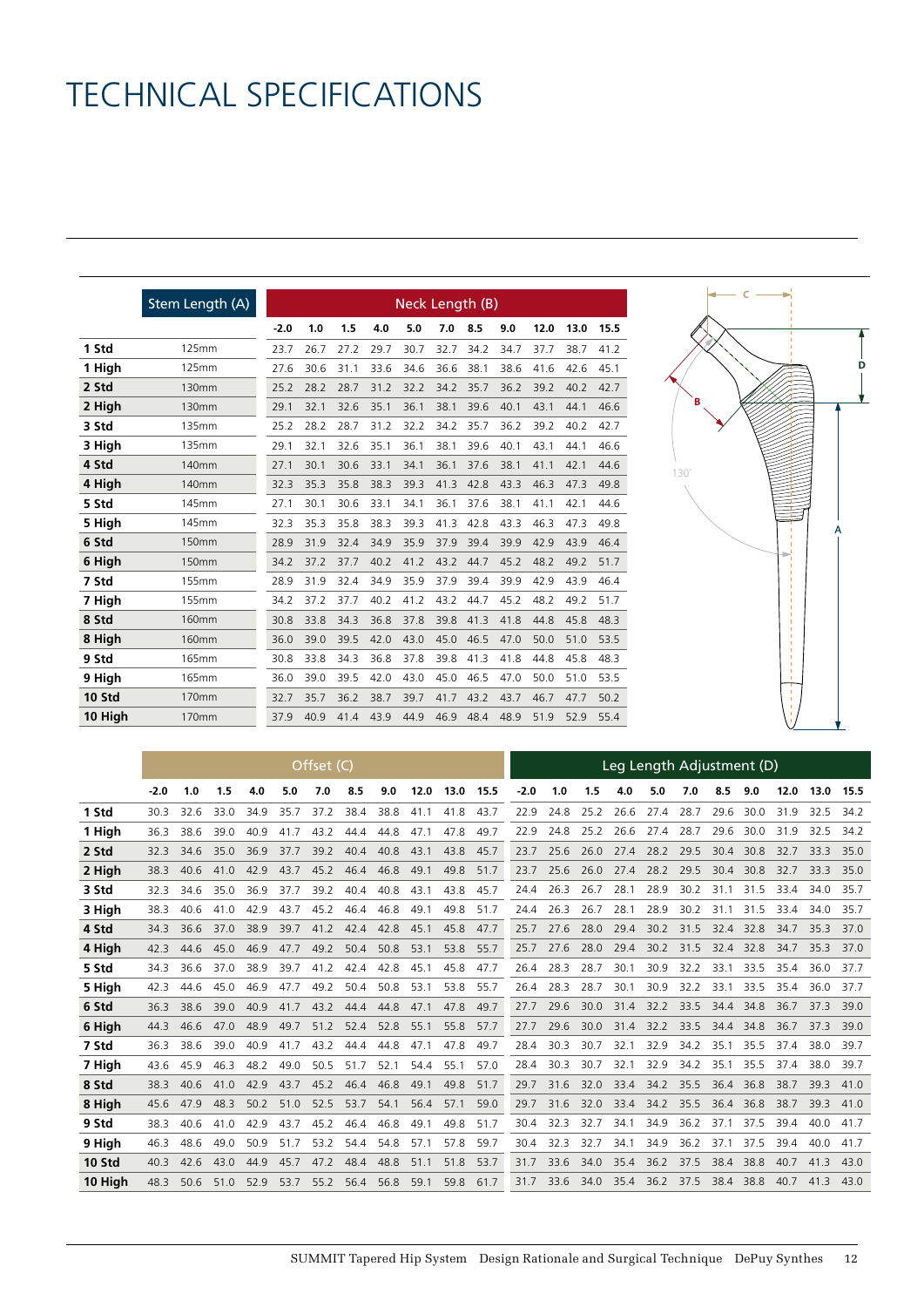# ORDERING CODES

### IMPLANTS

| <b>SUMMIT POROCOAT</b><br><b>Stem Standard Offset</b> | Size          |
|-------------------------------------------------------|---------------|
| 1570-01-070                                           | 1             |
| 1570-01-080                                           | $\mathcal{P}$ |
| 1570-01-090                                           | 3             |
| 1570-01-100                                           | 4             |
| 1570-01-110                                           | 5             |
| 1570-01-120                                           | 6             |
| 1570-01-135                                           | 7             |
| 1570-01-150                                           | 8             |
| 1570-01-165                                           | 9             |
| 1570-01-180                                           | 10            |

### **SUMMIT POROCOAT**

| <b>Stem High Offset</b> | <b>Size</b> |
|-------------------------|-------------|
| 1570-11-070             |             |
| 1570-11-080             | 2           |
| 1570-11-090             | 3           |
| 1570-11-100             | 4           |
| 1570-11-110             | 5           |
| 1570-11-120             | 6           |
| 1570-11-135             | 7           |
| 1570-11-150             | 8           |
| 1570-11-165             | 9           |
| 1570-11-180             | 10          |

#### **SUMMIT DUOFIX™ Stem Standard Offset Size**

| 1570-02-070 | 1            |
|-------------|--------------|
| 1570-02-080 | <sup>2</sup> |
| 1570-02-090 | 3            |
| 1570-02-100 | 4            |
| 1570-02-110 | 5            |
| 1570-02-120 | 6            |
| 1570-02-135 | 7            |
| 1570-02-150 | 8            |
| 1570-02-165 | 9            |
| 1570-02-180 | 10           |

| <b>SUMMIT DUOFIX</b><br><b>Stem High Offset</b> | Size |
|-------------------------------------------------|------|
| 1570-12-070                                     | 1    |
| 1570-12-080                                     | 2    |
| 1570-12-090                                     | 3    |
| 1570-12-100                                     | 4    |
| 1570-12-110                                     | 5    |
| 1570-12-120                                     | 6    |
| 1570-12-135                                     | 7    |
| 1570-12-150                                     | 8    |
| 1570-12-165                                     | 9    |
| 1570-12-180                                     | 10   |

| <b>SUMMIT Cemented</b><br><b>Stem Standard Offset</b> | Size |
|-------------------------------------------------------|------|
| 1570-03-080                                           | 2    |
| 1570-03-090                                           | 3    |
| 1570-03-100                                           | 4    |
| 1570-03-110                                           | 5    |
| 1570-03-120                                           | 6    |
| 1570-03-135                                           | 7    |
| 1570-03-150                                           | 8    |

### **SUMMIT Cemented**

Note: All SUMMIT Tapered Hip System femoral implants are compatible with the DePuy Synthes Joint Reconstruction\* ARTICUL/EZE 12/14 Taper.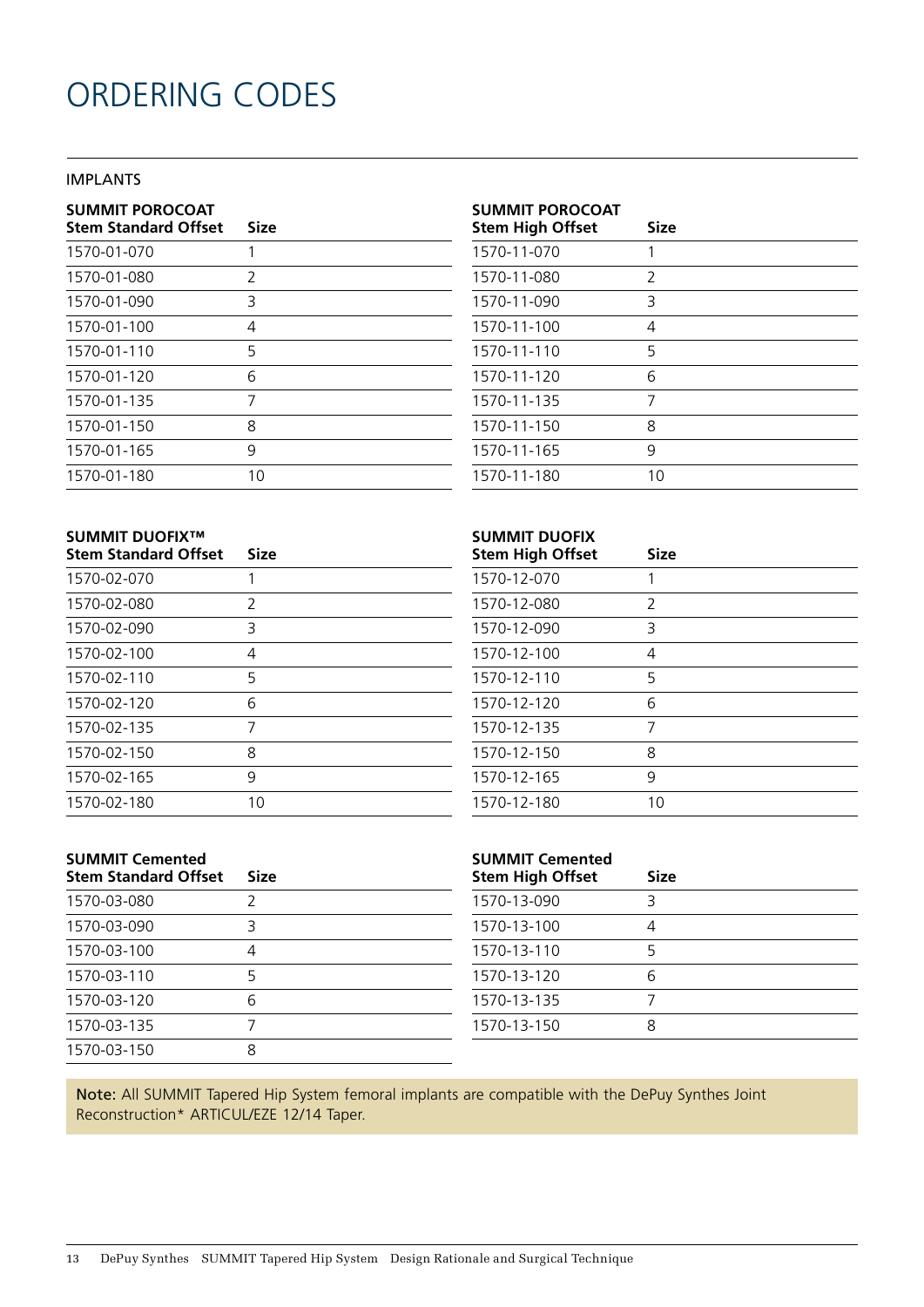#### INSTRUMENTATION

| <b>General Instrumentation</b> |                                    |
|--------------------------------|------------------------------------|
| 2570-00-000                    | Universal Broach Handle            |
| 2570-00-002                    | <b>Broach Extractor</b>            |
| 2570-04-100                    | Calcar Planer-Small                |
| 2570-04-200                    | Calcar Planer-Large                |
| 2598-07-570                    | Retaining Implant Inserter         |
| 2570-05-100                    | Standard Implant Inserter          |
| 2570-10-000                    | Case Complete                      |
| 2570-01-600                    | Universal Neck Resection Guide     |
| 2001-42-000                    | T-handle                           |
| 2001-80-501                    | <b>IM</b> Initiator                |
| 2001-65-000                    | Femoral Head Impactor              |
| 2354-10-000                    | Muller AWL Reamer                  |
| 2611-20-000                    | Core 2 Instrument Case Complete    |
| 85-3927                        | Femoral Rasp                       |
| 85-4673                        | <b>Box Osteotome</b>               |
| 2002-25-000                    | Anteversion Osteotome              |
| 85-3928                        | Broach Handle Alignment Rod        |
| 2570-00-005                    | Lateralizer                        |
| 2570-05-250                    | Slap Hammer                        |
| 2570-04-500                    | Modular Calcar Reamer Shaft        |
| 2001-47-000                    | Modular Calcar Reamer Disc, Small  |
| 2001-48-000                    | Modular Calcar Reamer Disc, Medium |
| 2001-49-000                    | Modular Calcar Reamer Disc, Large  |
|                                |                                    |

| <b>Tapered Reamer</b> | <b>Size</b> |  |
|-----------------------|-------------|--|
| 2570-02-000           | 0/1         |  |
| 2570-02-100           | 7/3         |  |
| 2570-02-200           | 4/5         |  |
| 2570-02-300           | 6/7         |  |
| 2570-02-400           | 8/9         |  |
| 2570-02-500           | 10          |  |

| <b>Broach</b> | <b>Size</b> |
|---------------|-------------|
| 2570-00-060   | 0           |
| 2570-00-070   | 1           |
| 2570-00-080   | 2           |
| 2570-00-090   | 3           |
| 2570-00-100   | 4           |
| 2570-00-110   | 5           |
| 2570-00-120   | 6           |
| 2570-00-135   | 7           |
| 2570-00-150   | 8           |
| 2570-00-165   | 9           |
| 2570-00-180   | 10          |

### **Standard Neck**

 $\overline{\phantom{a}}$ 

| Segment     | <b>Size</b> |  |
|-------------|-------------|--|
| 2570-03-000 | 0/1         |  |
| 2570-03-100 | 7/3         |  |
| 2570-03-200 | 4/5         |  |
| 2570-03-300 | 6/7         |  |
| 2570-03-400 | 8/9         |  |
| 2570-03-500 | 10          |  |

### **High Neck**

| Segment     | <b>Size</b> |  |
|-------------|-------------|--|
| 2570-03-050 | 0/1         |  |
| 2570-03-150 | 7/3         |  |
| 2570-03-250 | 4/5         |  |
| 2570-03-350 | 6/7         |  |
| 2570-03-450 | 8/9         |  |
| 2570-03-550 | 10          |  |